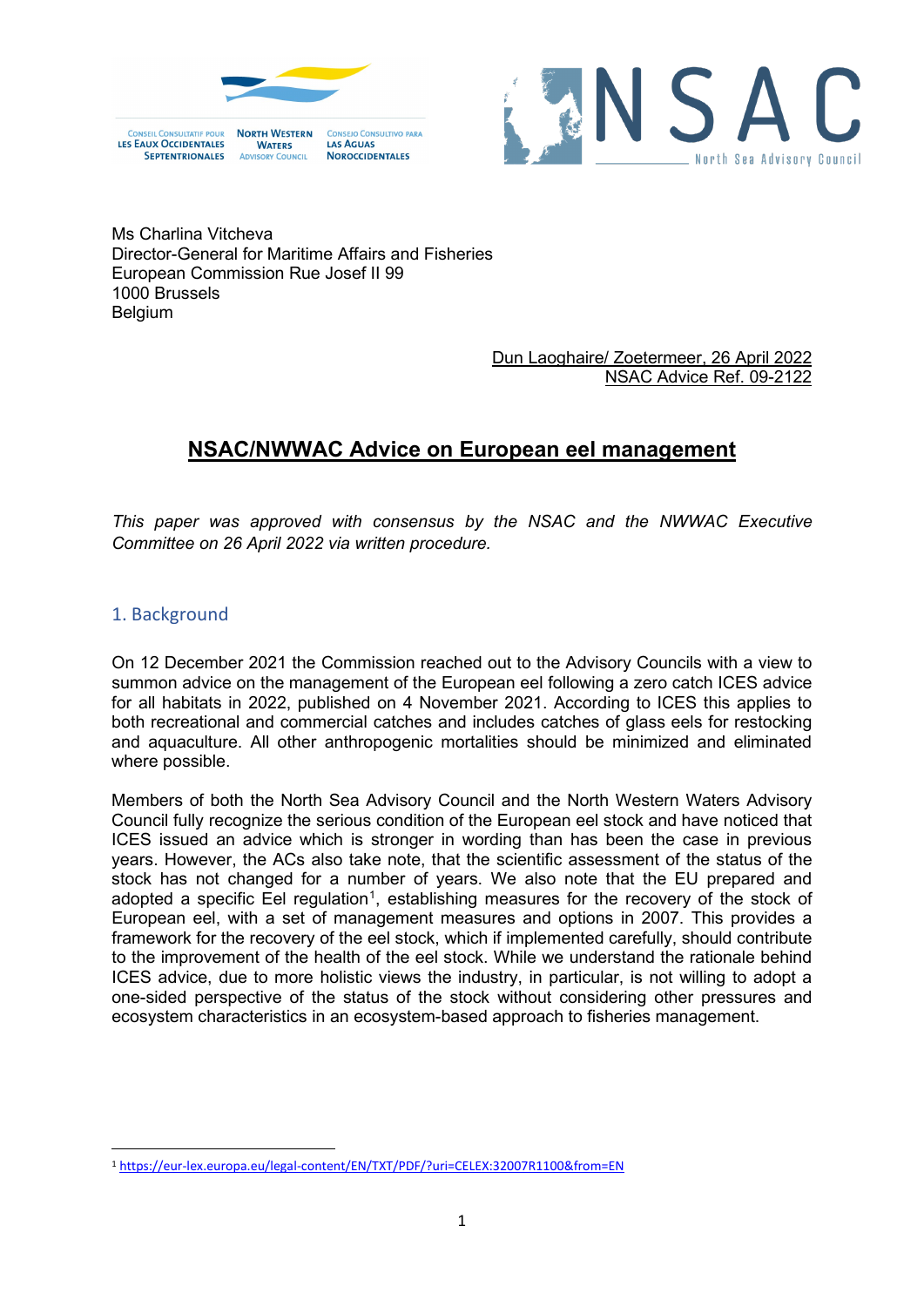





The Advisory Councils recommend that additional measures are developed with an integrated approach between DG MARE and DG ENV regarding the restoration of habitats, upstream and downstream migration pathways, and the reduction of pollution as priorities, while the industry stands ready and is intrinsically interested to continue working together with the Commission on improving the eel situation potentially implementing novel approaches.

Before we provide further recommendations, we would like to draw your attention to some of the assumptions and perceptions underlying the case of the European eel.

#### 2. General considerations

Both NSAC and NWWAC are cognizant of the worrying situation of the European eel stock, which has declined significantly compared to its historic abundance. The European eel spreads across sea basins and inland waters and is fished at all life stages. Numerous factors might be at work when assessing the status of this highly complex stock. Indeed, the eel, unlike other purely marine species, sees its population affected by a large number of factors other than fishing: reduction of functional habitats, hindrance to free movement, pollution, modification of marine currents, predation by birds such as cormorants and herons and more abundant exotic species (case of gleaning catfish for example), artificialization of environments, parasitism, etc.

Since 2015, ICES has recommended that all anthropogenic mortalities of eel should be reduced to as close to zero as possible. In the new advice for 2022, ICES has ended the parity of eel mortalities and calls for a cessation of all fisheries exploitation in all areas and waters of the EU, including all inland waters, as a priority. This advice comes amid the fact that ICES is not able to assess fisheries indicators with existing data and observations and has not accounted for the increasing trend observed since 2011. The current advice focuses on fishing as the main factor for eel mortality. It would be beneficial if other anthropogenic factors were evaluated to the same extent and measures included in the advice.

It is our understanding that the change in wording of ICES Advice is linked to ICES' approach to harmonize the different advice. The wording, therefore, does not reflect a real and significant change in the situation of the eel stock compared to previous years, but rather a simple application of the ICES precautionary approach.  $2$  The methodology used does not account for all mortality factors impacting the eel, and the reformulation of the advice should therefore not be used in isolation to put in place additional management measures for fishing, but must be connected to additional measures addressing related anthropogenic pressures.

<span id="page-1-0"></span><sup>&</sup>lt;sup>2</sup> Statement included in email correspondence from ICES ACOM members to a query from Danish and Swedish fisheries representatives 24 January 2022 (made available by the representative from the Danish Fisheries PO to the members of the joint NSAC/NWWAC Focus Group).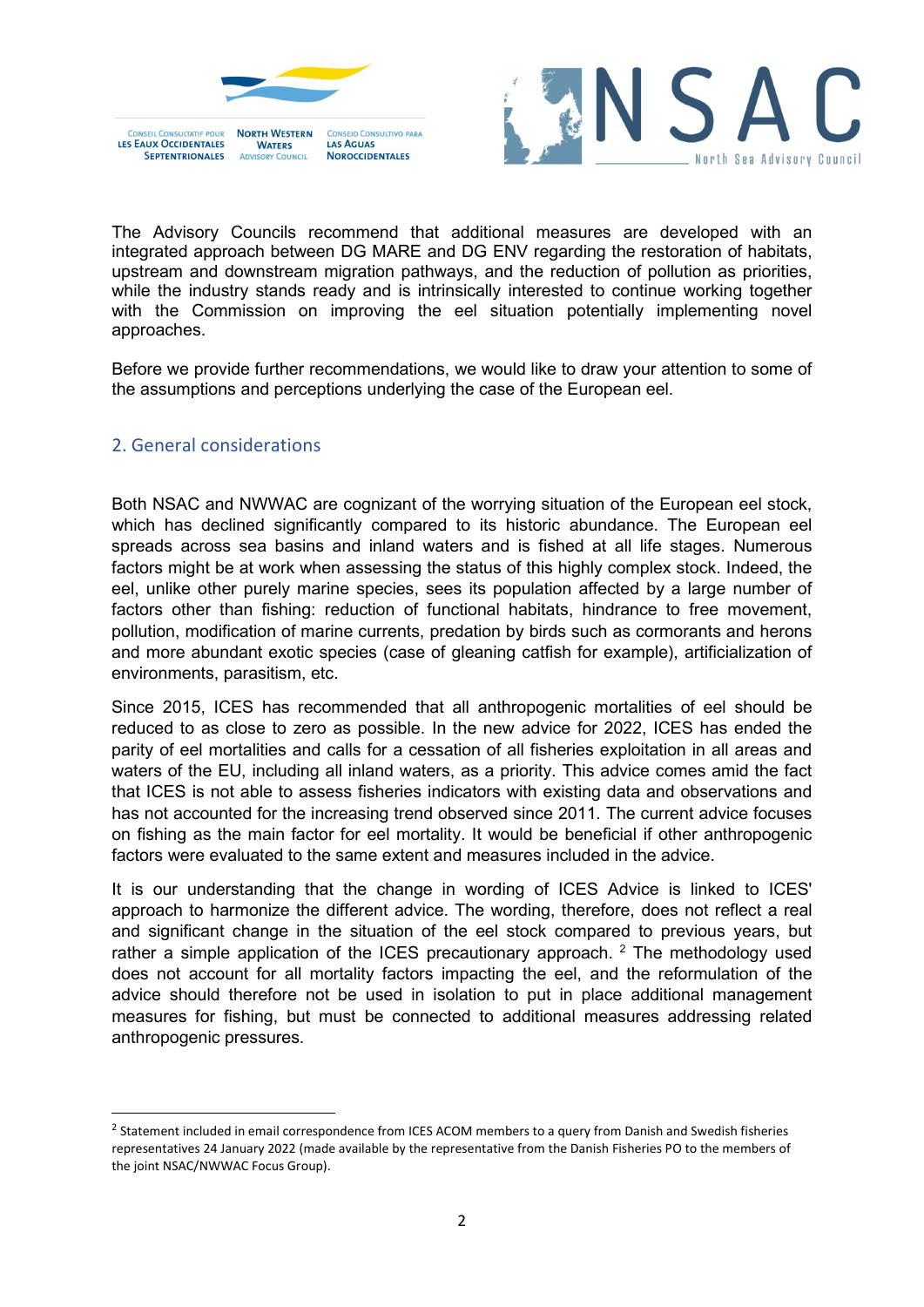

CONSEIL CONSULTATIE POLIP **NORTH WESTERN** CONSEIO CONSULTIVO PARA LES EAUX OCCIDENTALES LAS AGUAS **WATERS NOROCCIDENTALES SEPTENTRIONALES** 



The approach used in the ICES Advice is in our opinion incomplete for a species with a life cycle as complex and widely distributed as the eel, for which we know that a large part of its functional habitats is highly degraded and that pressures other than fishing, currently unmitigated, are highly decisive for the recovery of the stock. It should be complemented by additional advice on measures addressing other identified anthropogenic pressures and impacts.

The decades-long decline in eel stocks is indisputable, however for some years now the decline in glass eel recruitment has been halted and a stabilisation, even a low-level increase has been achieved. Among other things, the establishment of eel management plans in the context of the implementation of the European Eel Regulation has contributed to this. However, more steps need to be taken to ensure that all Member States fully implement their eel management plans.

The ACs take note of the Commission's conclusion that *"The Eel Regulation is still relevant and basically fit for purpose as an instrument to help the European eel stock to recover. It ensures that management can be applied at all eel life stages and allows to address both fisheries and non-fisheries related anthropogenic impacts…. The Eel Regulation has been effective in that the key EU MS have developed comprehensive EMPs. However, the escapement levels are still well below at least 40% of silver eel biomass target. In terms of ensuring the recovery of the European eel, the Regulation's effectiveness is still far from certain. However, it is widely recognised that the recovery of the European eel will take many decades, given the long life-span of the species." [3](#page-2-0)* In this respect, further ambition is needed to implement the Regulation with a greater focus on non-fisheries related measures.

In the ICES categorisation of stocks, eel is currently a category III stock – *Stocks for which survey-based assessments or exploratory assessments indicate trends.* Closing the fishery would further hinder data collection needed for this stock to become category I stock in ICES categorisation with full quantitative assessment.

The Danish Institute estimates that the catch of silver eel in salt water only amounts to 3% of the total mortality of eel<sup>4</sup>. NSAC and NWWAC members, cognizant of the low proportion of fishing mortality of the European eel compared to other anthropogenic causes as described above, would like to underline the fact that while the industry has been contributing extensively with some degree of success to the improvement of the eel stock status, similar observations and conclusions cannot be made in the field of other pressures (such as hydropower installations, predation, pollution, eutrophication etc.).

<span id="page-2-0"></span><sup>3</sup> 2020 Commission Staff Working Document- Evaluation of Council Regulation N° 1100/2007 of 18 September 2007 establishing measures for the recovery of the stock of European eel {SWD(2020) 36 final}

<span id="page-2-1"></span><sup>4</sup> DTU Aqua memo to the Fisheries Agency on the Effect of eel regulation for 2018; 2nd May 2018 (made available by the representative from the Danish Fisheries PO).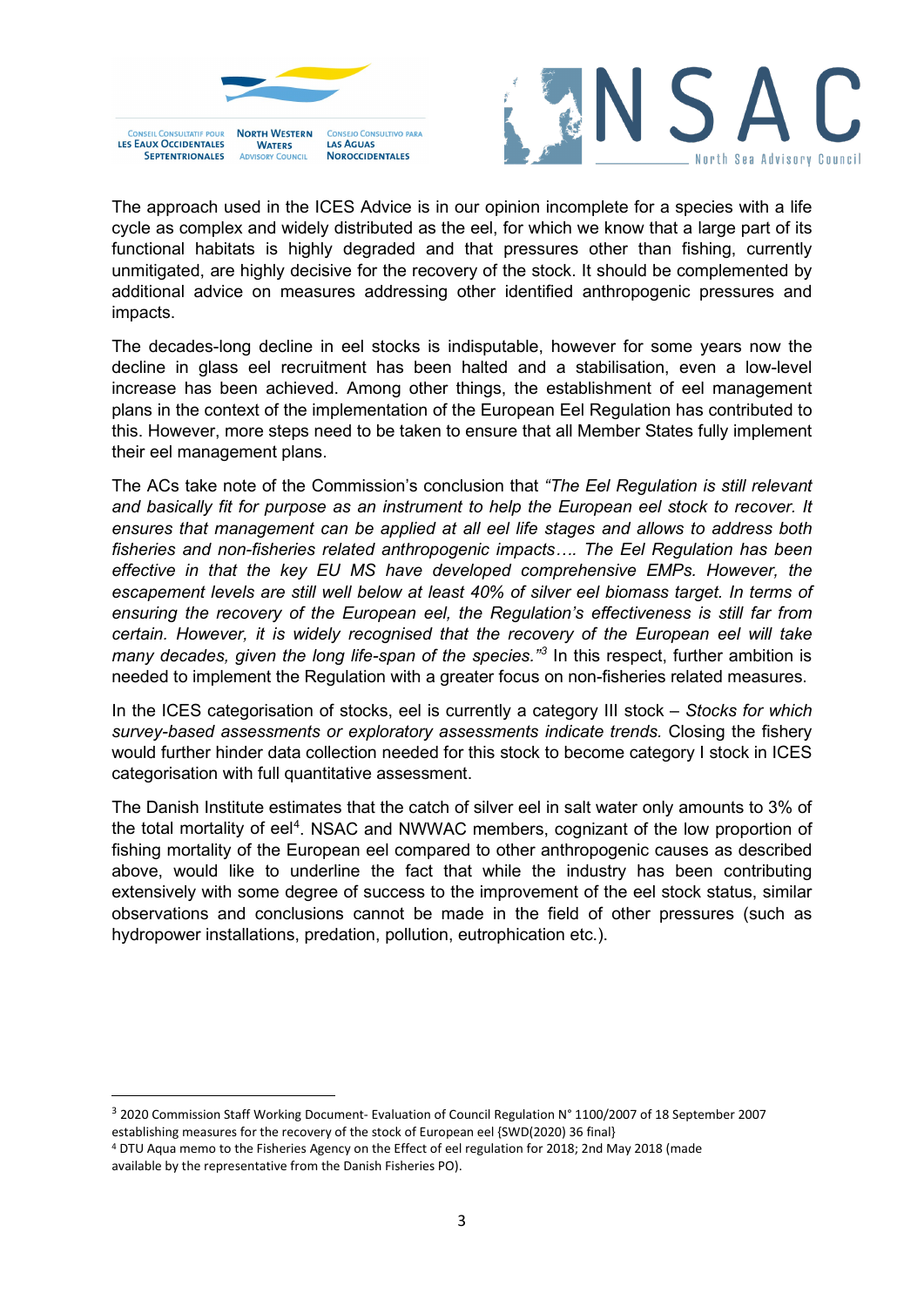

CONSEIL CONSULTATIE POUP **NORTH WESTERN** CONSEIO CONSULTIVO PARA LES EAUX OCCIDENTALES **LAS AGUAS WATERS NOROCCIDENTALES SEPTENTRIONALES** COUNCIL



While fishing undoubtedly removes part of the stock, its regulation alone cannot be enough to reverse the decline of the species, nor constitute a remedy for the degradation of natural environments, in terms of quality (pollution, contamination, endocrine disruptors, etc.) and quantity (channelling of estuaries, drainage and drying of wetlands), as well as for problems related to their accessibility (migration obstacles and fragmentation of habitats for development of river navigation and meeting energy or water supply needs).

In addition to other pressures, management authorities should take into account the ongoing issues emerging from the illegal export of glass eels to Asia (e.g., Stein & Nijman, 2022<sup>[5](#page-3-0)</sup>). In 2018, EUROPOL estimated a volume of 100 tonnes that was illegally traded to Asian destinations during one fishing season<sup>[6](#page-3-1)</sup>. Even though successes have been achieved recently in combating the illegal export of eels (e.g., described in Stein et al., 2021<sup>7</sup>), further efforts are still required on the part of the EU. Any incentives for IUU fishing should be eliminated and the impact of recreational fisheries controlled and monitored.

It is important to bear in mind that implementation of the ICES advice as is would bear consequences and impacts also on all hitherto recovery measures for the European eel based on restocking, which would as a result be terminated. Such a situation would lead, at best, to substantial delays in achieving the restoration objectives, but more likely to irreversible consequences for the species itself. In compliance with the Eel Regulation, the majority of the eel sector already invests a lot into a responsible future. Glass eel fishing mortality, for example, has dropped from 42% in 2007 $^{\rm 8}$  $^{\rm 8}$  $^{\rm 8}$  to 7.2% in 2020 $^{\rm 9}$  $^{\rm 9}$  $^{\rm 9}$ .

NSAC and NWWAC note that any additional restriction of professional fisheries would jeopardize the survival of an entire section of the profession and will lead to serious difficulties within the sector in the very short term. These decisions, misunderstood, will involve and will be followed in particular by:

- Disappearance of professional fishers;
- Irreversible destruction of jobs linked to artisanal fishing, within rural communities where it provides many indirect jobs in the local economy. A total closure of European eel fisheries would result in a loss of almost €50 million per year (Hanel et al.,  $2019^{10}$  $2019^{10}$  $2019^{10}$
- Irrevocable loss of population monitoring data from professional fishing;

[doi: 10.1051/kmae/2011080](https://doi.org/10.1051/kmae/2011080)

<span id="page-3-0"></span><sup>5</sup> Nijman V & Stein FM, 2022. Meta-analyses of molecular seafood studies identify the global distribution of legal and illegal trade in CITES-regulated European eels. *Current Research in Food Science,* [doi: 10.1016/j.crfs.2022.01.009](https://doi.org/10.1016/j.crfs.2022.01.009) <sup>6</sup> [https://www.europol.europa.eu/media-press/newsroom/news/glass-eel-traffickers-ea](https://www.europol.europa.eu/media-press/newsroom/news/glass-eel-traffickers-e)rned-more-eur-37-million-illegal-

<span id="page-3-2"></span><span id="page-3-1"></span>

exports-to-asia<br>7 Stein et al., 2021. Chinese eel products in EU markets imply the effectiveness of trade regulations but expose fraudulent labelling. *Marine Policy*, 132, 104651[, doi: 10.1016/j.marpol.2021.104651](https://authors.elsevier.com/a/1dIIe,714MjKvz)

<span id="page-3-3"></span><sup>8</sup> Briand et al. (2012) Push net fishing seems to be responsible for injuries and post fishing mortality in glass eel in the Vilaine estuary (France) in 2007. *Knowledge and Management of Aquatic Ecosystems* , 404, 02[,](https://doi.org/10.1051/kmae/2011080) 

<span id="page-3-4"></span><sup>9</sup> Simon et al. (2021) The commercial push net fisheries for glass eels in France and its handling mortality. *J Appl Ichthyol.*; 00:1–14. doi: 10.1111/jai.14292<br><sup>10</sup> Hanel, R et al. 2019, Research for PECH Committee – Environmental, social and economic sustainability of

<span id="page-3-5"></span>European eel management, European Parliament, Policy Department for Structural and Cohesion Policies, Brussels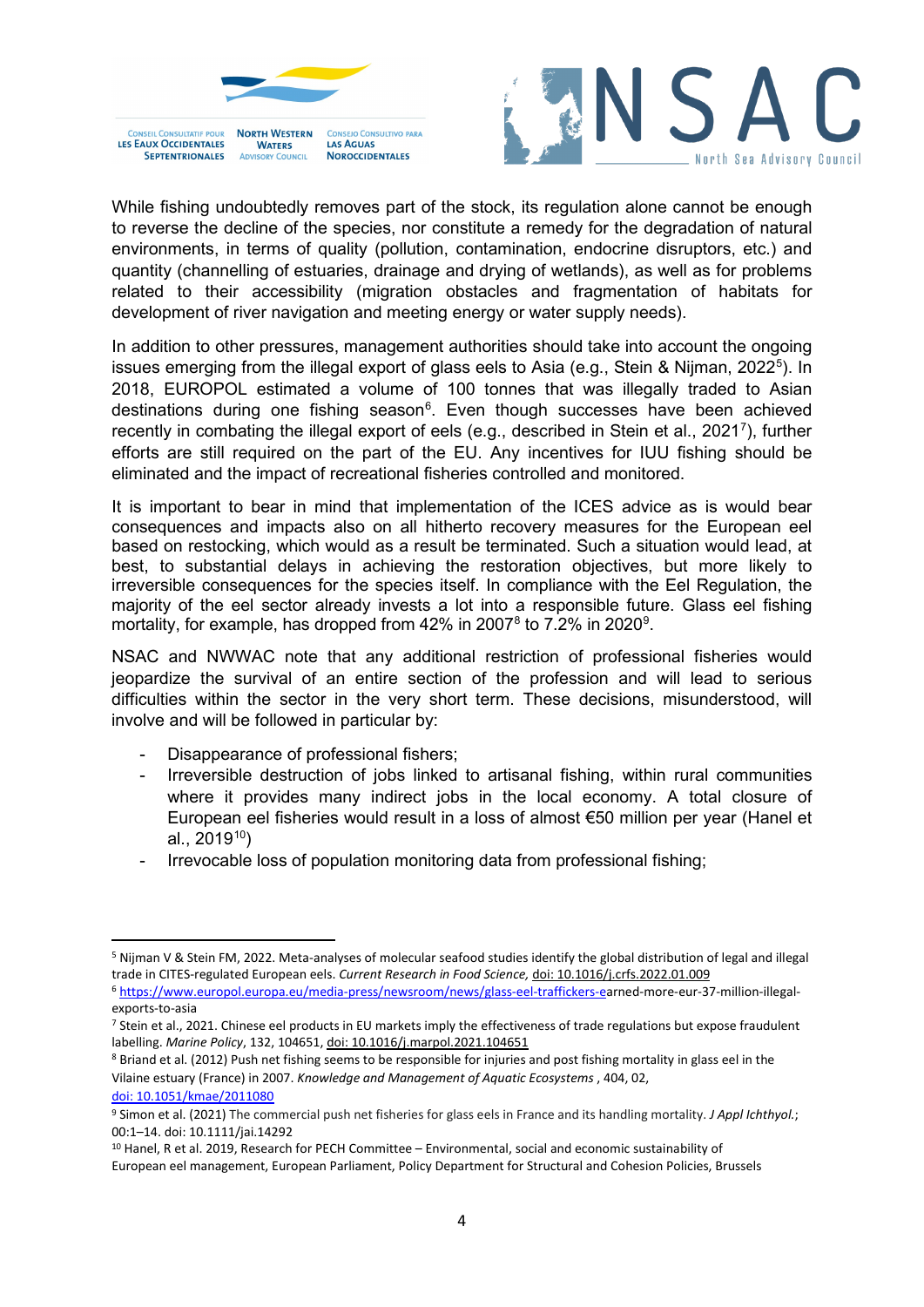



- Risk of shifting fishing effort to other species already exploited at their maximum yield or overexploited, particularly in the Bay of Biscay (sole, bass) which will not be without causing conflicts over the resource;
- Development of illegal networks and poaching already well stimulated by the ban on exports outside the EU (an EUROPOL estimate put the value of the illegal network at nearly 3 billion euros<sup>[11](#page-4-0)</sup>);
- Loss of a centuries-old gastronomic and cultural heritage;
- Severe economic consequences for the northern European aquaculture sector, which is entirely dependent on the supply of wild glass eels.

## 3 Advice

Considering the above, NSAC and NWWAC advise the following:

1. Any additional measures proposed for implementation must be considered in the context of the three sustainability pillars (environmental, social and economic) and ensure a balanced approach.<sup>[12](#page-4-1)</sup>

2. Akin to management measures agreed to address the equally worrying situation of the Kattegat cod, the NSAC stands ready to work with the Commission to come up with similar appropriate auxiliary measures to help improve the European eel stock.

3. The NSAC and NWWAC advise an increase in the minimum landing size for yellow eel in marine waters, further protecting small eel and ensuring viable spawning age and the inclusion of stakeholders in any discussions and changes to the regulations governing this.

4. ICES reported that time-series from 1980 to 2021 show that recruitment has stopped decreasing in 2011 (ICES, 2021<sup>13</sup>) which is likely associated with measures set in the Eel Management Plan which were implemented after the Eel Regulation came into force in 2007. While ICES has not taken into account the benefits of these management plans, it is imperative that managers continue the selected management approaches together with the fisheries sector. The ACs advises that the Commission brings further progress to the evaluation of MS Management Plans in order to identify best practice examples and weaknesses in developing further measures.

<span id="page-4-0"></span><sup>11</sup> https://www.europol.europa.eu/media-press/newsroom/news/eels-shipped-air-found-in-operation-lake-v

<span id="page-4-1"></span> $12$  Regulation (EU) No 1380/2013 of the European Parliament and of the Council on the Common Fisheries Policy, amending Council Regulations (EC) No 1954/2003 and (EC) No 1224/2009 and repealing Council Regulations (EC) No 2371/2002: "The CFP should ensure that fishing and aquaculture activities contribute to long-term environmental, economic, and social sustainability."

<span id="page-4-2"></span><sup>13</sup> ICES, 2021. Joint EIFAAC/ICES/GFCM Working Group on Eels (WGEEL). ICES Scientific Reports. 3:85. 205pp. https://doi.org/10.17895/ices.pub.8143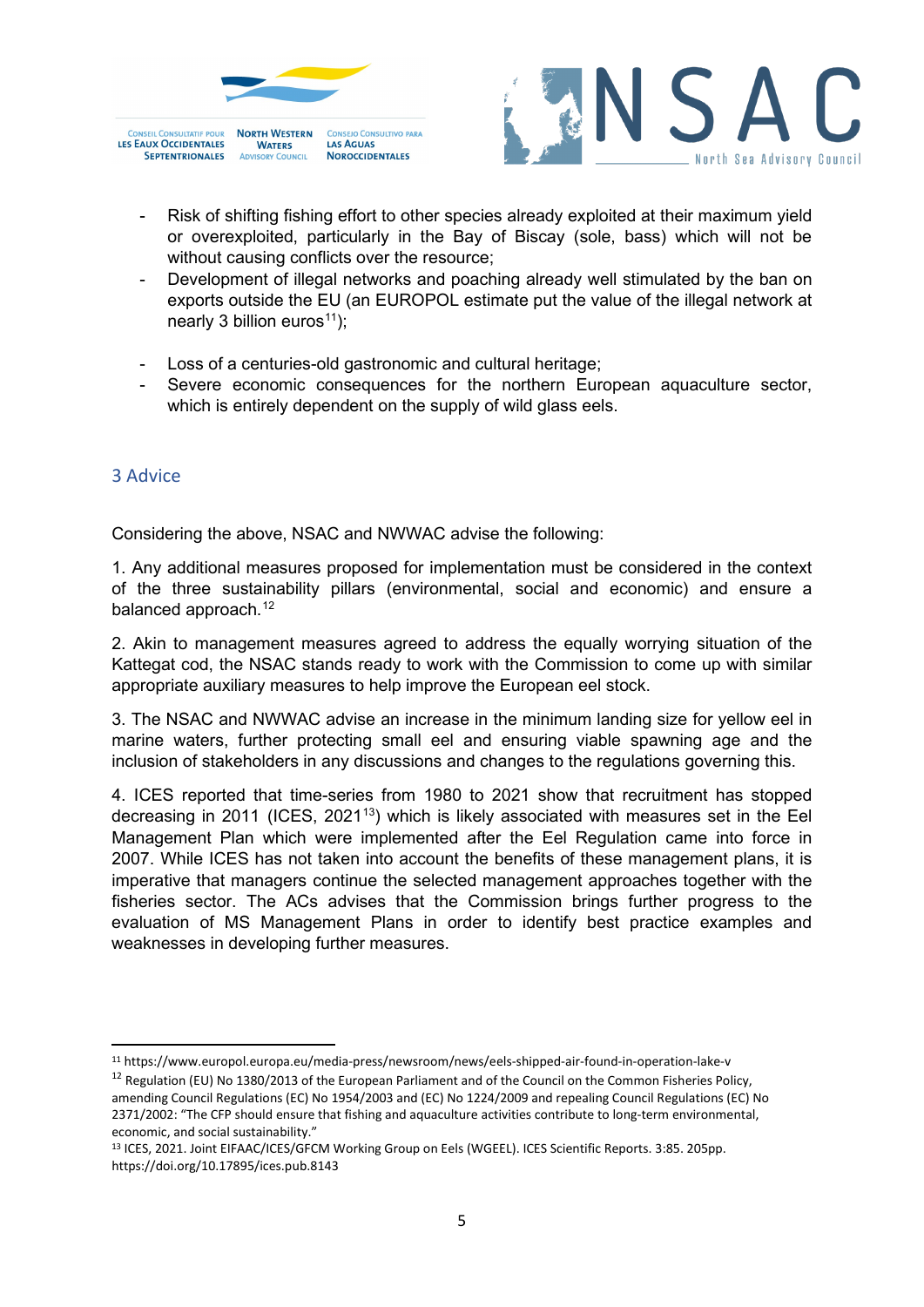

**WATERS** 

**SEPTENTRIONALES** 

**LAS AGUAS** 

**NOROCCIDENTALES** 



5. The Commission should consider all causes of eel mortality and develop appropriate management measures, such as for example pan-European cormorant management and proposals to mitigate effects of hydropower installations and ensure open migration paths (safe passage past existing hydropower plants) upstream and downstream.

6. An appropriate control and monitoring of recreational and leisure fishing, which in some countries have similar catch levels than those of professional fishing, should be established.

7. Both NSAC and NWWAC call on the Commission to put in place genuine ecosystembased management of eel, which also requires the implementation of measures relating to mortality factors other than fishing and cross-cutting management by DG MARE and DG ENV. This presupposes a genuine commitment by the EU and the Member States to the implementation of measures aimed in particular at restoring ecological continuity, water quality and habitats, which has not been done sufficiently and credibly within the framework of the Water Framework Directive.

8. Illegal fishing and trade in European eel continues to be a problem and needs to be forcefully addressed through improvements in control and enforcement. NSAC and NWWAC call for strengthening the coordination of efforts to trace products from the eel sector and to fight against illegal, unregulated and unreported fishing and trade between the Member States and with other third countries;

- Any trade in eel inside the EU should be subject to an EU-wide traceability system creating additional visibility of traceability information while avoiding a punitive administrative burden.
- If Member States fail to implement key measures or fail to collect necessary data to aid the assessment of the status of the European eel population, the Commission shall consider infringement measures.

9. NSAC and NWWAC emphasize that professional eel fishing is working towards achieving the objectives set by the European Eel Regulation (EU No 1100/2007) and wish to recall that the 40 % objective relates to all mortality factors and not only to fishing related mortalities. The ACs advise that objectives for reducing mortality factors other than fishing should be addressed before setting of new measures solely targeting the professional fishing sector. The ACs recall that any additional management measure on fishing, in addition to being ineffective in the absence of actions on other mortality factors, would have significant socioeconomic implications for the profession.

10. Both NSAC and NWWAC advise to increase efforts in research, such as for establishing the eel breeding location in the Sargasso Sea in order to protect the area and/or on landings and migration. It is important to increase fishery-independent monitoring of European eel across its natural range. For existing fishery dependent time-series, collaboration with fishermen to continue this under a catch/release system during fisheries closures should be considered.